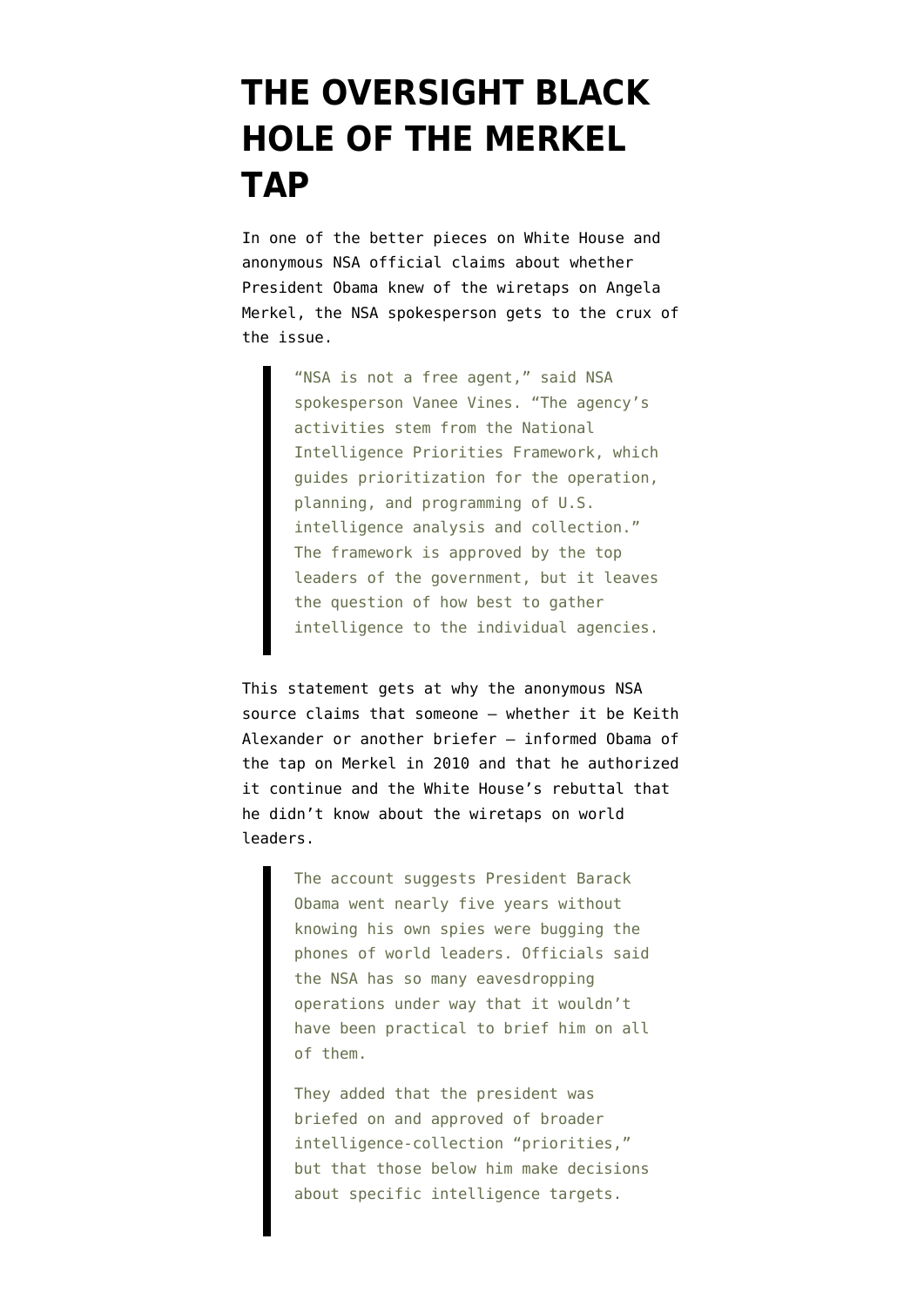The senior U.S. official said that the current practice has been for these types of surveillance decisions to be made at the agency level. "These decisions are made at NSA," the official said. "The president doesn't sign off on this stuff." That protocol now is under review, the official added.

That is, the President approves the National Intelligence Priorities Framework and gets the results of the collection authorized by it, but he may not know specifically how each piece of intelligence was collected. I have no doubt Obama approved a continued focus on EU leaders in the aftermath of the financial crisis, but find it plausible that he did not know that would include monitoring Merkel's private cell phone.

Here's how the [NIPF](http://www.fas.org/irp/dni/icd/icd-204.pdf) describes it working.

1. The National Intelligence Priorities Framework (NIPF) is the DNI's sole mechanism for establishing national intelligence priorities. 2. Intelligence topics reviewed by the National Security Council (NSC) Principals Committee (PC) and approved by the President semi-annually shall form the basis of the NIPF and the detailed priorities established by the DNI.

3. The NIPF consists of:

a. Intelligence topics approved by the President.

b. A process for assigning priorities to countries and non-state actors relevant to the approved intelligence topics.

c. A matrix showing these priorities.

4. The NIPF matrix reflects customers' priorities for intelligence support and ensures that long-term intelligence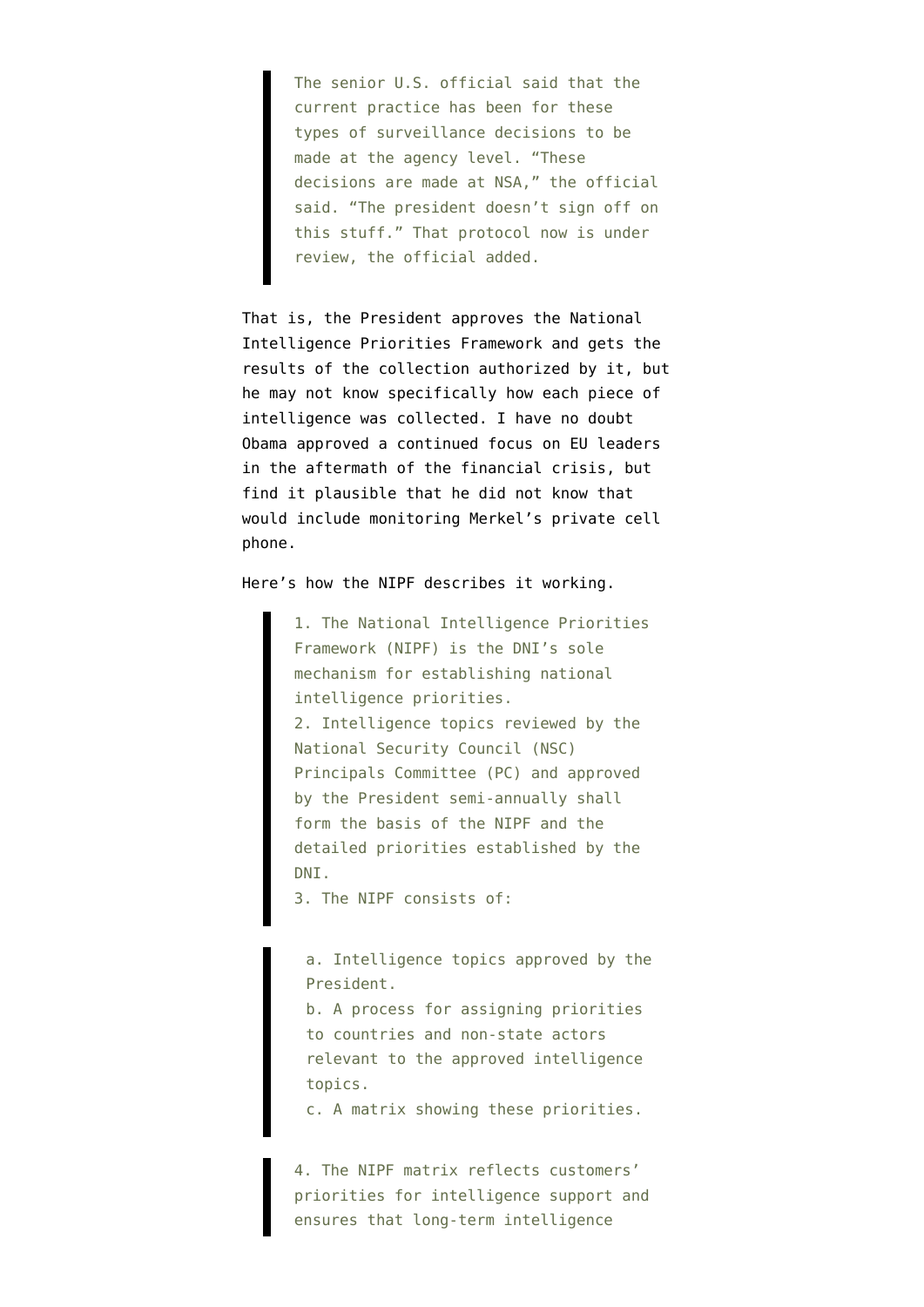issues are addressed. 5. The NIPF matrix is updated semiannually, and ad hoc adjustments may be made to reflect changes in world events and policy priorities. 6. The ODNI and IC elements shall use the NIPF in allocating collection and analytic resources.

And while I don't doubt that Keith Alexander has had specific conversations with the President about sources and methods, with one exception, the formal process (and therefore the thing bureaucrats will point to in case of embarrassment) works through the NSC.

The exception is this:

10. The Assistant Deputy Director of National Intelligence for the President's Daily Brief shall assist the DDNI/A in developing national intelligence priorities during the semiannual reviews.

That is, the guy in charge of producing and delivering the President's Daily Brief may provide input into this process outside the NSC chain (remember this policy was written under the Bush Administration, which has a rather storied history of demanding intelligence via the daily briefers, probably to hide having obtained it via another source).

The problem with all this, of course, is that it is treated as clandestine intelligence gathering, just like recruiting Human Sources. While it is secret, it is not the kind of covert op that requires deniability and therefore specific Congressional approval.

Indeed, while normally the discovery of a single tap (remember the bug allegedly found in Ecuador's Embassy) will cause a minor diplomatic tiff, the sheer scale of this — and that world leaders are collectively positioned to take advantage of Obama's embarrassment over it —